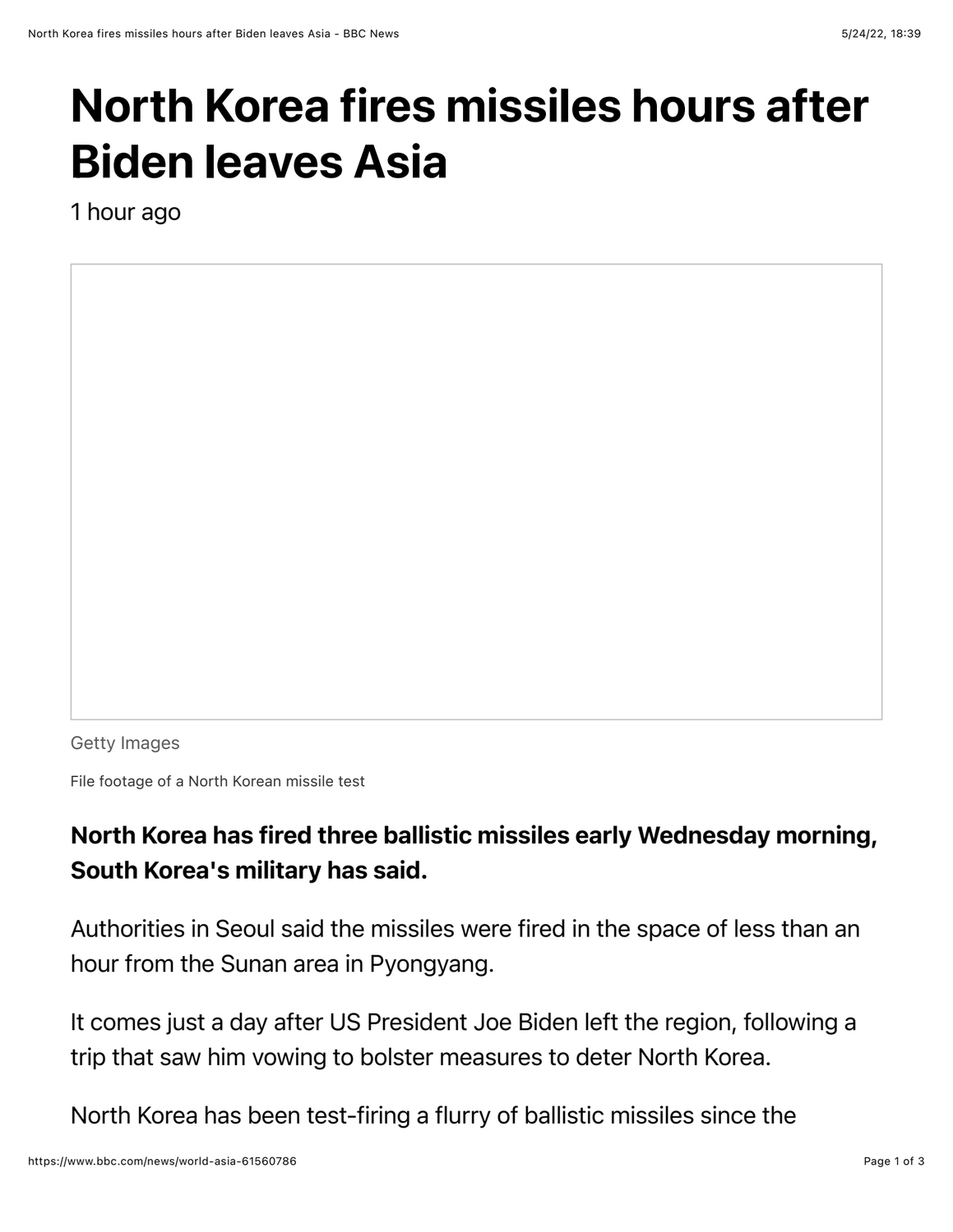## beginning of this year.

Japan confirmed at least two launches happened on Wednesday but acknowledged there may have been more.

Japan's Defense Minister Nobuo Kishi said first missile flew about 300km (186 mi) with a maximum altitude of around 550 km, while the second, reaching as high as 50 km, travelled around 750 km.

Mr Kishi criticised the launches, saying they were "not acceptable" adding that it would "threaten the peace, stability and safety of Japan and the international community".

In a meeting convened after the missile launch, South Korea's National Security Council called the test a "grave provocation", the presidential office said.

The launches came hours after US President Joe Biden departed for the US on Tuesday evening, after a five-day trip that saw him visiting South Korea and Japan.

U.S. and South Korean officials had earlier warned that North Korea appeared ready for another weapons test, possibly during Biden's visit.

During his visit to Seoul over the weekend, Mr Biden and his South Korean counterpart Yoon Suk-yeol agreed to hold bigger military drills and deploy more U.S. strategic assets if necessary to deter North Korea's intensifying weapons tests.

Mr Biden had said the United States was "prepared for anything North Korea does."

## Missiles amidst Covid 'emergency'